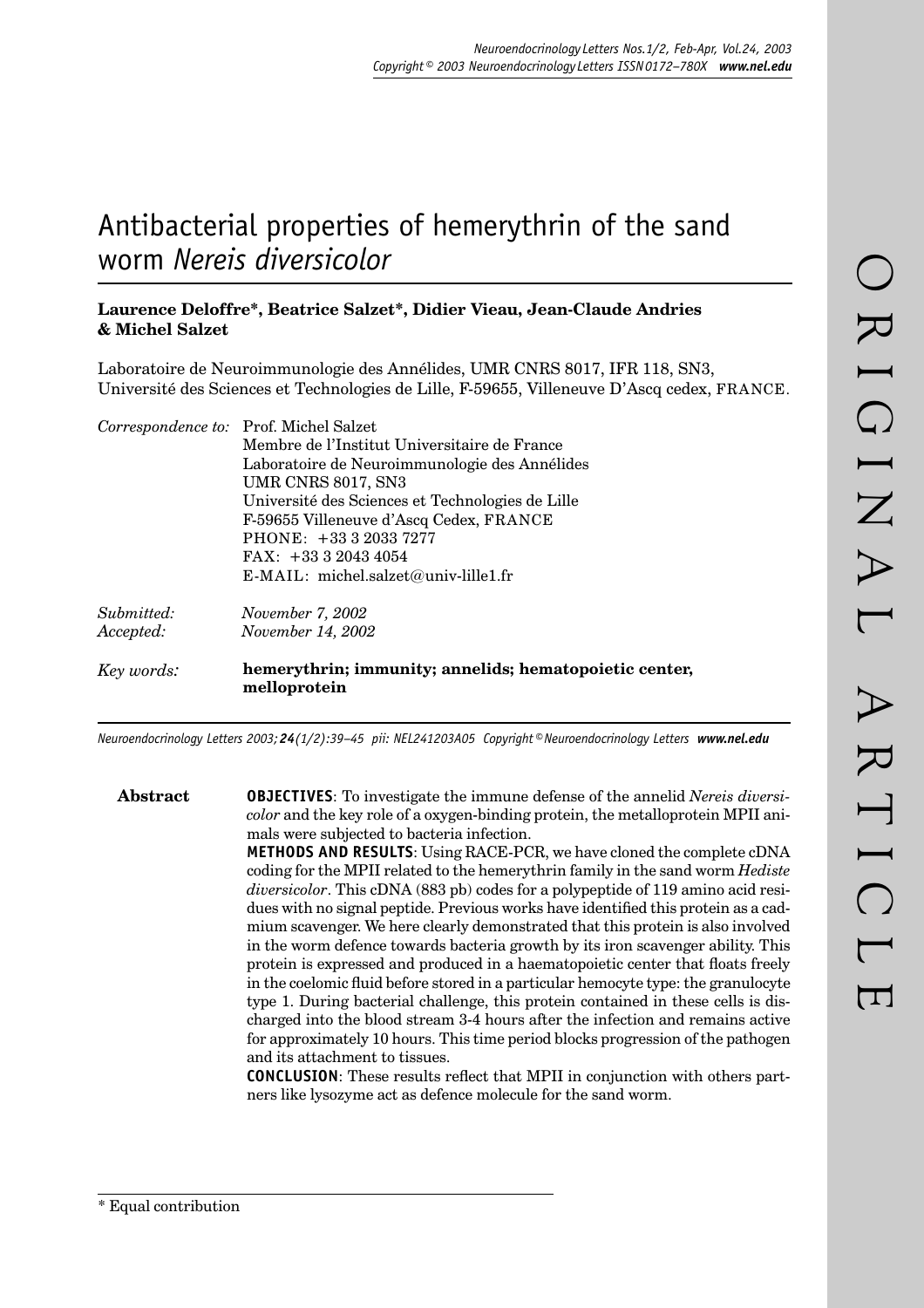# **Introduction**

During the course of evolution, annelids have developed immunodefense strategies against various aggressors *e.g*. bacteria, living in water or in soil or associated with feeding or introduced into the body as a consequence of injuries [1–15]. In this phylum, the sand worm, *Nereis diversicolor* lives in estuary sediments and is therefore subjected to aggressions by biological (bacteria, parasites) and toxic (heavy metals) agents resulting from pollution.

Sand worms are characterized by the presence of two compartments that contain free cells i.e. the blood system with hemocytes and the coelom containing several populations of other leukocytes (granulocytes and eleocytes) [2]. Three types of granulocytes have been described. Type I granulocytes, referred to as G1 cells are large, fusiform and contain two types of cytoplasmic granules and bundles of microfilaments that extend throughout the cells [16]. Type II granulocytes (G2 cells) have been frequently observed in several families of polychaetes, first referred to as granular amoebocytes [16] without microfilaments. Cytoplasmic granules are more numerous than in type I cells. Abundant phagocytic vacuoles are distributed in the cortical cytoplasm. *In vitro*, G2 granulocytes produce hyaline veillike pseudopodia, and adhere to substrata by means of radially distributed actin fibers. Type III granulocytes or G3 cells are small [16], have a high nucleoplasmic ratio, contain a few round granules and do not adhere to glass. Eleocytes are characterized by their abundant nutritive inclusions [17]. These cells show strong analogy with the chloragogen cells of oligochaetes. Viewed together, granulocytes and eleocytes play a role in both cellular and humoral several immune responses.

The coelomic fluid is also the source of other components. Previous work on *Nereis* by Dhainaut and co-workers demonstrated the presence in the coelomic fluid of a cadmium binding protein that is involved in fluid detoxification, [18]. Demuynck et al. [19, 20], have further established the complete primary structure of this Cd-binding protein, called MPII (metalloprotein type II). MPII is related to the hemerythrin/ myohemerythrin family first discovered in sipunculids [20], in other annelids [22] including oligochaetes [23], leeches [24, 25]. This protein is a non-hemic oxygen binding protein involved as a vitellogenin in leeches [24], and as a detoxification protein for heavy metals in oligochaetes and polychaetes, [18, 19, 22, 24, 25].

Previous experiments revealed the presence of antibacterial substances in the coelomic fluid of polychaetes [3–5] as well as in oligochaetes [11, 14, 15]. In *Nereis*, we also demonstrated the presence of an antibacterial protein induced by lipopolysaccharide (LPS) injections into the coelomic cavity of this sand worm [26, 27]. Interestingly during its purification, this protein presented a biochemical behaviour that resembled MPII. Using antibodies (polyclonal and monoclonal) directed against MPII, we confirmed that the antibacterial protein was immunologically related to it [26]. Moreover, antibody neutralization experiments with anti-MPII in

the cœlomic fluid previously stimulated by LPS showed an inhibition of the antibacterial activity, confirming its immunological identity [26, 27], yet additional indirect proof of a close relationship. Moreover, using a PCR strategy based on the first 33 amino acid residues of the MPII, a cDNA probe of 220 pb was generated and used for in *situ* hybridisation [28]. A strong labelling was found in longitudinal and oblique muscles of the worm, confirming the results obtained by Takagi and Cox [22] of the existence in this animal of a myohemerythrin. The probe is unable to distinguish between hemerythrin and myohemerythrin and consequently a labelling was also obtained at different levels in the sandworm, around the nerve cord [28].

In this context, we report here the complete cDNA sequence of the antibacterial protein and establish its homology with MPII and other hemerythrins found in annelids. Combining, *in situ* hybridization and immunocytochemistry, we demonstrated the presence of a haematopoietic center in *Nereis* from which hemocytes (granulocyte type 1) originate. MPII is then stored in these coelomocytes before it is released during bacterial infection. Protein labelling experiments coupled with bacterial injection experiments confirm the fact that this MPII is really implicated in host immunodefence due to its iron scavenger capability. Taken together, our data confirm the involvement of MPII protein in the sand worm's innate immune system.

## **Materials and methods**

#### *Sand worms and collection of cœlomic fl uid*

*Nereis* (*Nereis) diversicolor* (O. F. Müller) were collected in Petit-Fort-Philippe (France). Cœlomic fluid was withdrawn immediately by puncturing the body wall with sharpened Pasteur pipettes, then centrifuged at 10, 000 for 10 min at 4 °C to remove coelomocytes.

#### *Growth inhibition tests*

Sensitivities of bacteria (*Escherichia coli*) were determined in agar medium using a previously described disk method, [27]. The inhibition growth test in liquid was also used. Briefly, 10  $\mu$ l of bacterial cultures (10  $\mu$ l of OD of 0.7) are incubated with 700  $\mu$ l of LB medium with or without the sample to be tested  $(20\mu l)$  as an indicator of concentration. In fact, maximal growth inhibition is given by the sample that received the same volume of sterile water. The percentage of surviving bacteria is given by the amount of anti-bacterial substance calculated according to the following formula:

#### OD (culture +sample) x 100/OD (control)

#### *Bacteria*

Bacterial strains used for immunization were *Escherichia coli*, *Vibrio algenolyticus* or *Micrococcus luteus.* Immunizations were performed by injecting 50  $\mu$ l of sterile sea water containing 2 x 106 living bacteria into the coelom. Injection of bacteria occurred 24 hr before sampling the coelomic fluid. (Bacteria were a generous gift of Professor Catteau, Institut Pasteur, Lille).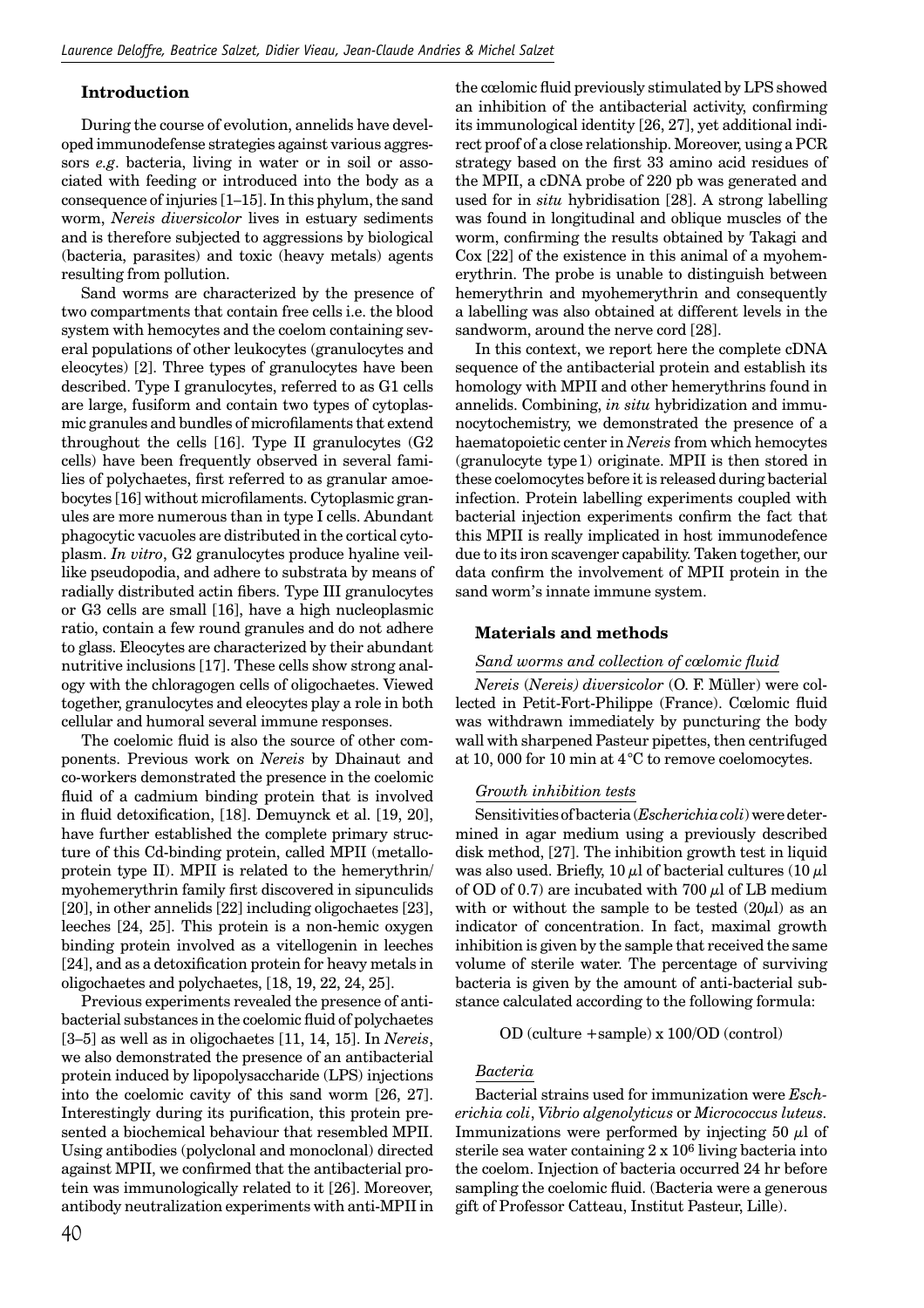#### *Coelomocyte harvesting*

Freshly collected coelomocytes were fractionated on  $37 \mu m$  filters. In contrast to gametes, which are extremely large, coelomocytes go through the filters. They are then collected before subjecting them to a centrifugation for 5 min at 3000g. Coelomocytes were then washed in phosphate buffer 50 mM, NaCl 450 mM, pH 7.2.

# *Polyacrylamide gel electrophoresis and immunoblotting*

The procedures were the same as used previously by Dhainaut *et al.*, [27].

# *ELISA Procedures*

BUFFERS*:* For all subsequent procedures the following buffers were used:

Coating buffer (CB) 100 mM sodium carbonate pH 9.6 Blocking buffer (BB) 20 mM sodium phosphate, 50 mM NaCl, pH 7.4 (PBS); 2% bovine serum albumin (BSA) Washing buffer (WB) PBS, 0.05% Tween 20 Dilution buffer (DB) PBS, 0.05% Tween 20, 0.1% BSA.

IMMUNOASSAYS: One hundred microliters of coelomic fluid were coated 24 hr at  $4^{\circ}$ C under agitation. After being saturated with BB (200 ml/well), plates were rinsed twice with WB, then covered with parafilm and kept at  $4^{\circ}$ C. All subsequent steps were performed under continuous agitation. After coating, wells added of 100  $\mu$ l of a-MPII (polyclonal) at a dilution of 1/1000, and incubated 2hr, before rinsed three times with WB, followed by the addition of 100 ml peroxidaseconjugated goat anti-rabbit IgG (Pasteur production; diluted 1/10000 in DB) to each well. After a 2 h incubation, followed by two washes in WB and one in PBS, 100 ml of freshly prepared substrate (6 mg ortho-phenylene-diamine/12 ml of 0.1 M citrate buffer pH 5.5 containing  $0.08\%$  H<sub>2</sub>O<sub>2</sub>) was added to each well. The reaction was stopped with 100 ml of 1N HCl and absorbance was measured at 490 nm on a MR 250 microplate reader (Dynatech). All assays were conducted in duplicate.

## *RNA extraction*

Total RNA was extracted from coelomocytes by the guanidium isothiocyanate procedure [30].

# *cDNA synthesis*

First strand synthesis was performed on total RNA. Ten micrograms of RNA were first denatured for 10 min at 37<sup>°</sup>C in the presence of 0.5  $\mu$ g oligo (dT) 12–18 and  $1\mu$ l of RNase inhibitor (Boehringer Mannheim), in a total volume of 10  $\mu$ l. First strand synthesis was generated in a 30  $\mu$ l/volume by adding 1.5  $\mu$ l of each deoxynucleoside triphosphate (dNTP) at 10 mM,  $1 \mu$ l of RNase inhibitor,  $3 \mu$ l of 0.1 M dithiothreitol (DTT),  $6 \mu$ l of 5X buffer (1X buffer is 50 mM Tris-HCl pH 8.3,  $75 \text{ mM KCl}, 3 \text{ mM MgCl}_2$ ) and  $1 \mu$ l M-MLV-RT (18 U/ $\mu$ l) (Bethesda Research Laboratories, MD). Incubation was done at  $37^{\circ}$ C for 30 min then 1  $\mu$ l of M-MLV-RT was added and incubation was performed for another 30 min. RNA was hydrolyzed at 65 °C for 10 min in the presence of  $40 \mu$ l NaOH 0.7 M and EDTA 45 mM. The resulting cDNA was precipitated with 2.5 V ethanol and NaAc  $0.3$  M, resuspended in  $2.5 \mu$ l of 10 mM Tris-HCl, 1 mM EDTA pH 7.5 and used as template for the PCR.

# *DNA amplifi cation*

PCR reactions were performed in 100  $\mu$ l mixtures containing  $2 \mu$ l of cDNA in 50 mM KCl, 10 mM Tris pH 8.3, 2 mM  $MgCl<sub>2</sub>$ , 0.01% (w/v) gelatin, each primer at 1  $\mu$ M, each dATP, dCTP, dGTP, dTTP, (Pharmacia) at 100  $\mu$ M and 2 units of Taq DNA polymerase (Perkin-Elmer Cetus). Samples were overlaid with  $75 \mu$ l of mineral oil. 30 cycling reactions were performed in a Biorad DNA thermal cycler. Each cycle consisted of denaturation at 94 °C for 1 min, annealing at 47 °C for 1.5 min and extension at 72 °C for 1.5 min.

# *Cloning and Sequencing*

The PCR product was purified by electrophoresis on 1% agarose gel followed by DNA recovery according to Maniatis *et al.* [31]. The purified fragment was subsequently digested with the appropriate restriction enzymes (Xba I and Pst I), then ligated with XbaI-Pst I digested pUC 13 vector (Promega) and used to transform *E coli* RR1 DM15 (K12, RR1, lac z DM15, F' lac I q ZDM15 pro A) (ATCC 35102) using a complementation system. Clones containing an insert were isolated and DNA sequence of the insert was determined by the dideoxy chain-termination method [29] using the Sequenase kit (U.S. Biochemical).

# *In Situ hybridization experiments*

Parts of worms (several segments) were fixed 4 hr in 2% paraformaldehyde in 0.1 M sodium phosphate buffer, pH 7.0. After washes in sodium phosphate buffer including 15% sucrose, tissues were embedded in mounting media (Tissue-Tek) and kept at –20 °C until sectioning. Sections (10  $\mu$ m) were cut on a cryostat, mounted on gelatinized slides (1% gelatin, 1% chromealum) and stored at  $-70^{\circ}$ C. The probe was labeled by using the random priming kit (Boehringer Mannheim) with [a 35S] dATP (1200 Ci/mmol, Amersham). Before hybridization, the cDNA probe was denatured by boiling for 5 min and then chilled on ice. Sections were prehybridized for 5 min at 20 °C in 4X SSC, 1X Denhardt solution and then for 45 min in the same solution. In order to improve the probe penetration, tissuesections were pre-treated 30 min with 0.25% glacial acetic acid in 0.1M triethanolamine, 4X SSC pH 8 buffer. The slides were then dehydrated and air-dried. Hybridization was performed in 4X SSC, 50% formamide, 1X Denhardt, 120mM sodium-phosphate at pH 7.2, 1% N-Lauryl-Sarcosinate, 100mM DTT and a final concentration of probe at  $0.5$  ng/20  $\mu$ l. After 16 hr of hybridization at  $42^{\circ}$ C, slides were rinsed in 2 x SSC, 10 mM DTT, then washed twice at 20 °C, in 2 x SSC (5 min then 45 min) and finally at  $42^{\circ}$ C in 1 x SSC for 5 min then for 45 min. In order to detect possible specific hybridization reactions, we used as control a probe containing the same concentration of labelled probe to which a ten-fold unlabelled probe was added. Slides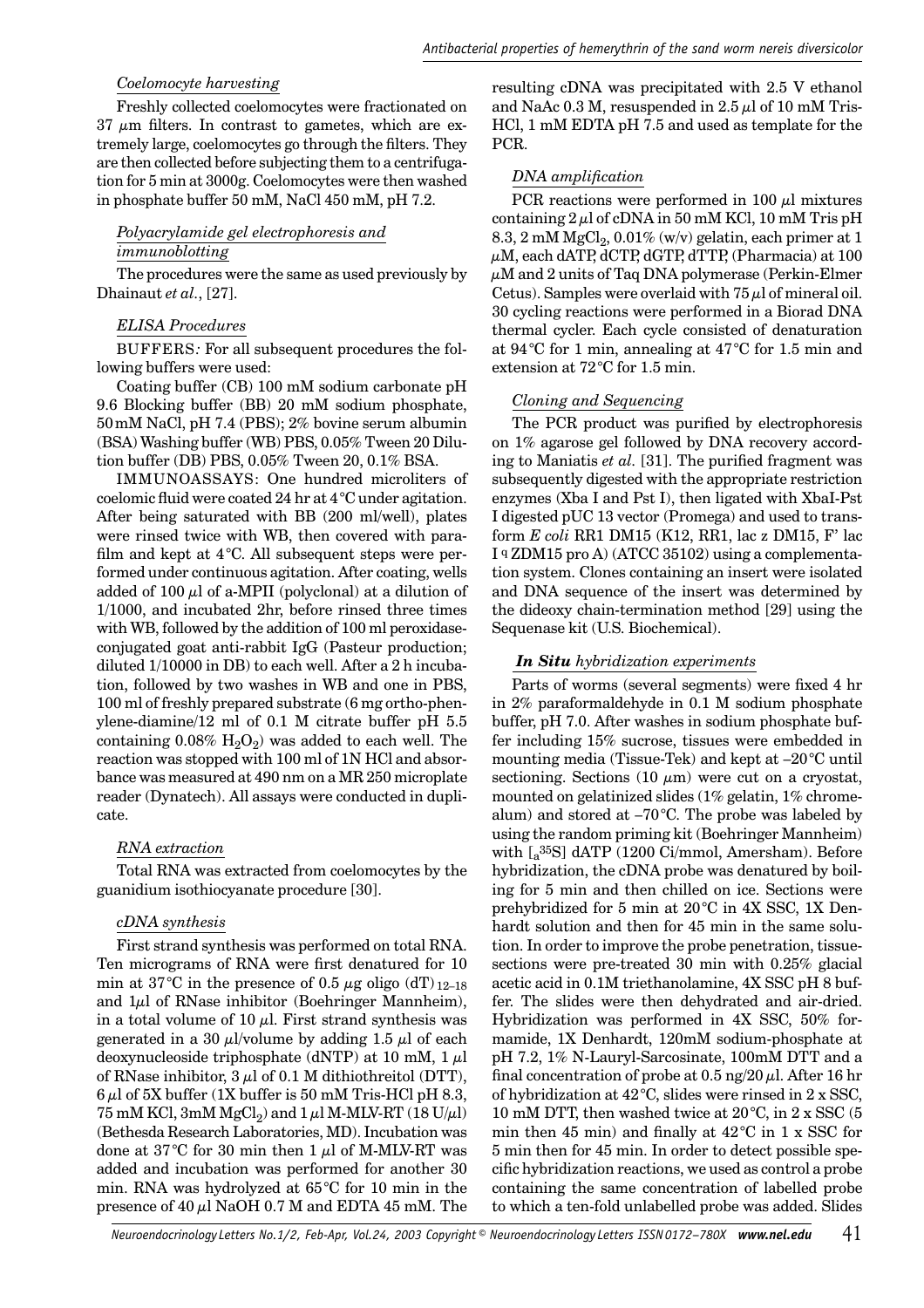were finished by dipping in  $50\%$  aqueous solution of photographic emulsion NTB 2 (Kodak), exposed for 2 weeks at 4 °C in dark-tight boxes. They were developed with D.19 developer (Kodak) for 2 min at 16 °C, washed in water for 30 sec, fixed 5 min at  $16^{\circ}$ C with Kodak Fixer and contrasted with 1%Azur Blue.

# **Results**

## *Cloning of the antibacterial protein*

Based on biochemical sequence determination [19, 20], sets of primers that allowed nesting of the coding region were performed. Using PCR and RACE-PCR techniques, the entire coding region and the 5'–3' non-coding regions were obtained. This allowed establishing the complete cDNA sequence (Fig. 1). Blast databank researches revealed no sequence homology with other known nucleotide sequence. Whereas the deduced amino acid one revealed 95%, 80% and 63% identity with respectively the cadmium-protein MPII [19, 20], the *N. diversicolor* myohemeryhrin [22] and the leech *Theromyzon tessulatum* ovohemeryhrin [24] (Table 1).

# *Biological activity*

We injected sand worms with different concentrations of *Microccus kristinae* from 106 to 107 bacteria/ml. Inhibition of growth areas were detected and correlated with the dose of injected bacteria to each worm (data not shown). From these inhibition areas, the amount of antibacterial proteins released in the medium can be estimated. This amount ranged between 18 nM/100  $\mu$ l of stimulated coelomic fluid (SCF) to 80 nM/100 $\mu$ l

SCF corresponding to the 50 fold of the lethal dose  $(LD<sub>50</sub>=1.6 10<sup>7</sup> bacteria)$ . Moreover, since we demonstrated that the presence of antibacterial proteins displaying antibacterial activity towards *E. coli* and *Micrococcus kristinae* (Fig. 2), we completed the spectrum of pathogens by testing the antibacterial activity towards *Vibrio algenolyticus* (Fig. 2), a specific pathogen of mussels and all sand animals. Sand worms quickly respond to the bacteria challenge by releasing in the first 3 hours antibacterial substances that peak at 4 hours post-injection, 80-nM/100  $\mu$ l of coelomic fluid (CF) for *E. coli vs.* 50nM/100 µl for *V. alginolyticus,* (Fig.2). Antibacterial protein levels decreased 10 hours post-injection. Moreover, injury also stimulated the antibacterial proteins released  $(30 \text{ nM}/100 \mu \text{I CF})$ .

Preadsorption of the SCF with an antibody rose against purified MPII revealed a complete lack of antibacterial activity (Fig. 3). Moreover, addition of iron to previous active SCF also blocked the antibacterial activity like the addition of phenanthroline (Fig. 3). Tests with purified MPII confirmed the antibacterial properties of the protein. Addition of iron to the purified MPII provoked a lack of activity confirming the hypothesis that MPII would act as an iron scavenger like lactoferrin.

# *Cellular localization of the antibacterial protein*

Immunocytochemical analyses performed using a polyclonal antibody raised against the purified protein revealed a specific staining in sand worm immunocytes at the periphery of a cluster of cells that float freely in the coelom (Fig. 4). These cells stained by this antibody are large and fusiform and contained two types of cyto-

 ATCCACACCCCCAGTCAATTCTGCCCAAATCGTTCTTTCCATATAAGTTAATGAAAGTTGGATTCCAATCACCAA K L D S N H Q CTGTCAATTAGTACATTTGTGACTCGGGTTCAGCGCAGCTCAGCCACCTTACAATACAAG**ATG**GGTTTCGAAATT L S I S T F V T R V Q R S S A T L Q Y K **M** G F E I CCAGAACCATATAAGCAGGACGAGTCCTTCCAGGTCTTCTACGAGAAGCTTGATGAAGAACACAAGCAAATCTTC P E P Y K Q D E S F Q V F Y E K L D E E H K Q I F AATGCCATCTTCGCCCTTTGCGGAGGAAACAACGCTGACAACCTGAAGTCTCTCGTTGACGTCACTGCCAACCAC N A I F A L C G G N N A D N L K S L V D V T A N H TTCGCCGAAGAGGAGGCCATGATGAAGGCATCTGGTTCCTACGGAGACTTCGATTCCCACAAGAAGAAGCACGAG F A E E E A M M K A S G S Y G D F D S H K K K H E GACTTCTTGGCCGTCATCCGTGGCCTTGGAGCCCCAGTGCCCCAGGACAAGATCGACTACGCCAAGGAATGGTTG D F L A V I R G L G A P V P Q D K I D Y A K E W L GTCAACCACATCAAGGGAACCGACTTCGGCTACAAGGGAAAGTTG**TAG**ACCTCGCGCGCCATGACATGTAGCGCC V N H I K G T D F G Y K G K L ATCTAGCTGTTAAGTGTGGTATATCAGCTTGTGAGAGCGACGCTCCTGGTGGTCAACAACAAAACTAAGTTGTGT TACCTGTTTGAAAAGACTGTCCTTGTGTTAGTCGTTTTTAAGTGTCTCGTCAGCTTCTGCAACGGTATATGCACA AGGCAGCTTGTGTTATTTTCTCAGCCGAATAGTATTAAGAACTTGTCAAGTTCGTCAATTACACATTGGTTTATG TTTGGAAATTGTAAAATCATGTGTGTTACCTTTTAATAAACTCTGCTTTTTCTAATTTCCAAAAAAAAAAAAAAA AAAAGGGATCC

**Fig. 1:** Nucleotide and deduced amino acid sequences of MPII. Nucleotides and amino acid residues are numbered on the right column. Amino acids are numbered from the first methionine residue and identified with the single letter code. The peptide signal is underlined and an asterisk indicates the stop codon (TAA) of the open reading frame. Possible polyadenylation signals are double-underlined.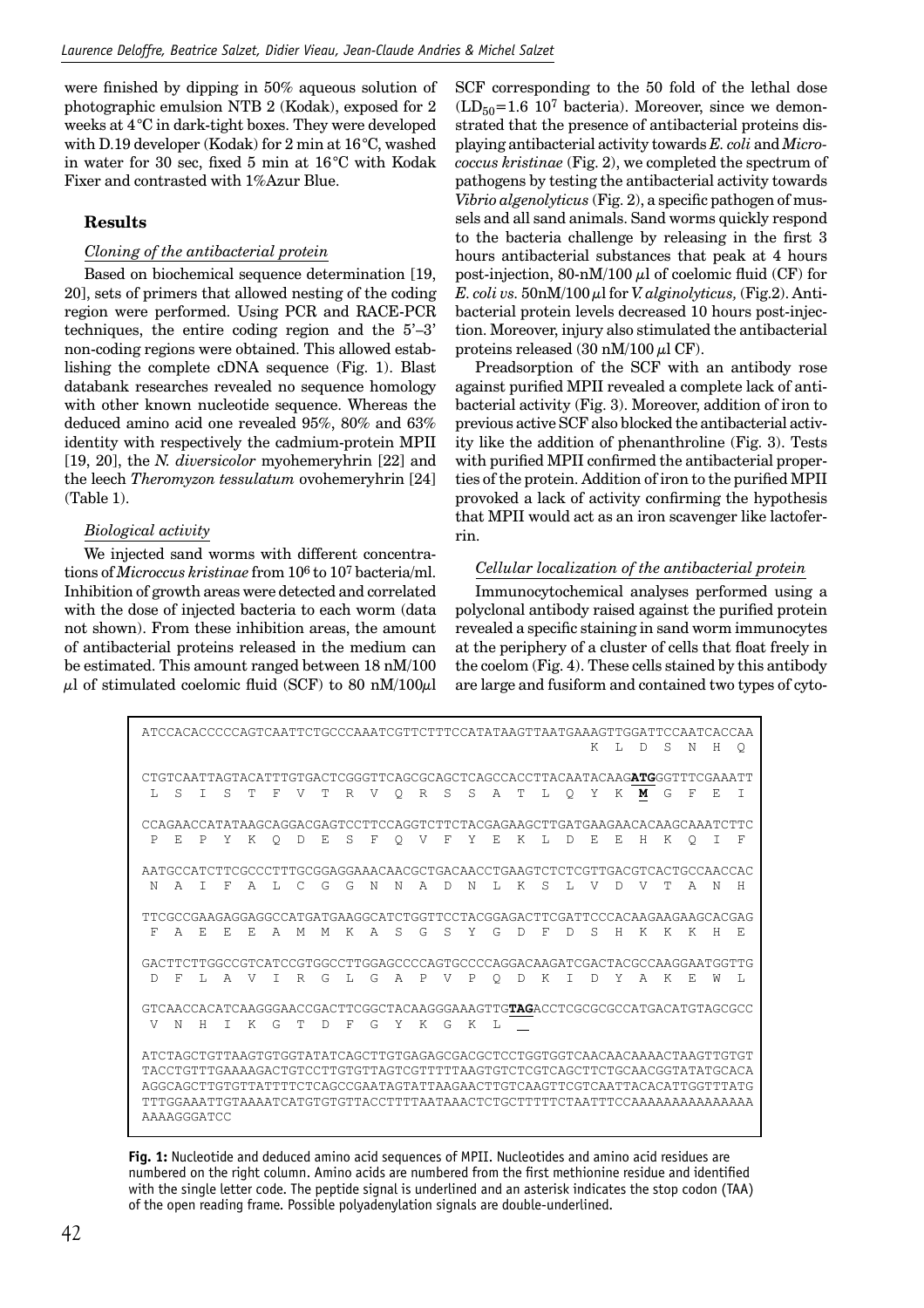#### *Antibacterial properties of hemerythrin of the sand worm nereis diversicolor*



**Fig.2:** Time course antibacterial response after injection (10 µl bacteria solution at a OD of 0.7) of (1) *E. coli,* (2) *M. luteus* or V *algenolyticus* (3).

**Fig. 3:** bacteria growth curves in presence SCF preadsorpbed with anti-MPII (a), iron 100 µg/ml SCF (b) or not (c). Inset of photographs represent a western blot analysis of SCF before (1) predsorption by anti-MPII  $(2)$  and antibacterial tests of purified MPII  $(1)$  or SCF presorbed with anti-MPII (2).

**Fig. 4:** Immunocytochemical studies with anti-MPII at the level a cluster of cell free in the coelom (A) or G1 cells (B).

**Fig. 5:** Detection of MPII messages in *H. diversicolor*  sections were hybridized with 35S-labeled cDNA probe followed as described in the Materials and Methods. Note that not all cells were stained in the medullar part of the cluster.





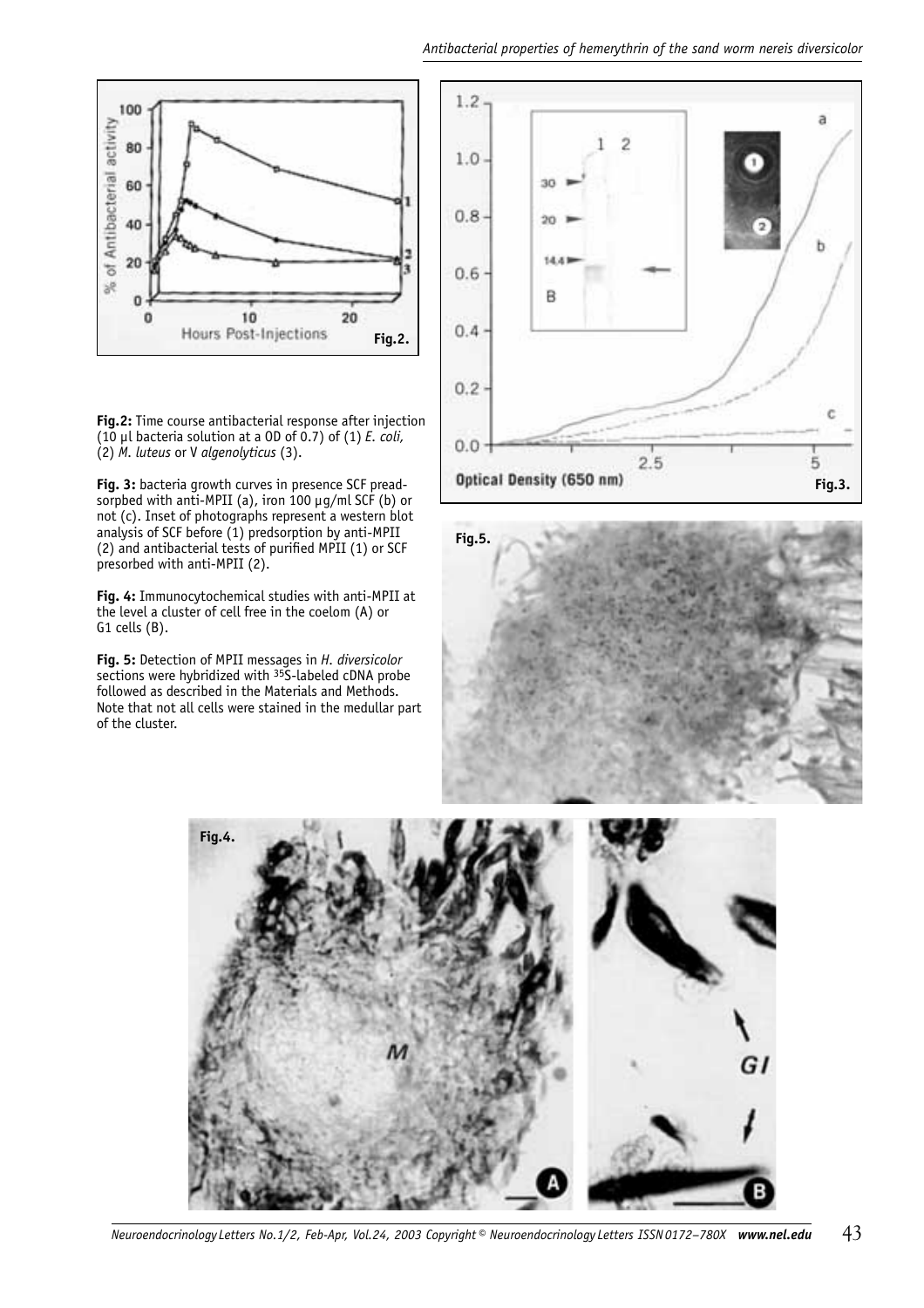plasmic granules and bundles of microfilaments that extend throughout the cells. These are the granulocytes 1 [30], (Fig. 4). *In situ* hybridization performed with the MPII cDNA fragment on *N. diversicolor* on G1 cells and the floating cell cluster, revealed that only the core of the cluster was positively hybridized with the probe whereas neither the cortical region of the cluster nor the G1 cells were recognized (Fig.5). These results allow suggesting that the floating cell cluster may be the site of genesis of G1 granulocytes. The mRNA encoding MPII is high at this site. By contrast, when the G1 are released into the coelomic cavity, the mRNA expression of MPII disappeared in the mature G1, despite bacterial challenge (Fig. 5). This contrasts with the immunocytochemical results that revealed a high content of MPII in G1 cells

## **Discussion**

Using a RT-PCR following a RACE PCR strategy, we cloned the complete cDNA encoding for an antibacterial protein, so called MPII from the sand worm *Nereis diversicolor*. This protein is present at the periphery (cortex) of a cluster of cells that float freely in the coelomic fluid and in granulocytes type 1 cells. By contrast, expression of MPII mRNA was only found in the center, the medullary region. No MPII mRNA detection was observed in the cortical region or in G1 cells. This allowed suggesting that this protein is accumulated in G1 cells.

The MPII presents antibacterial properties due to its ability to scavenge iron like lactoferrin [32] or fetidin in oligochaeta [13–15]. Furthermore, this protein may also be associated with the immune response by inhibiting pathogenic tissue fixation caused by antibacterial activity like lactoferrin [32]. This will prevent the dissemination of pathogens. After bacterial challenge, MPII as antimicrobial peptides found in invertebrates [33] is released 3–4 hours later in the coelomic fluid from G1 cells. MPII mRNAs are detected in the medullary region of the floating cell cluster in the coelomic fluid. We suggest that this center acts as a haematopoietic site from which G1 cells are generated. These cells are filled with this protein before being released into the circulation thus preventing bacterial infection.

Granulocytes are known to be involved in the clearance of bacteria from the coelom. In Arenicolidae, *Microccus* appears to be engulfed by phagocytic cells, which revealed a strong phosphatase activity [3]. In the same family, Fitzgerald and Ratcliffe [6] observed a reduction in the number of free circulating coelomocytes and the appearance of cellular aggregates after inoculation by bacteria Gram + and Gram –. In *Nereis*, *V. alginolyticus*, previously labeled by incorporation of tritiated thymidine, was injected into the coelomic cavity. Radioactivity of the coelomic fluid dropped rapidly after inoculation. Simultaneously, the number of circulating granulocytes decreased whereas the number of eleocytes showed no variation. Electron microscopy revealed that bacteria were phagocytosed by granulocytes [16]. In this context, we propose that in contact with bacterial LPS, the G1 cells release proteins involved in inhibiting bacterial proliferation into the coelomic cavity.

MPII along with lysozyme are unique in possessing antimicrobial activity. In fact, at the present time, no cationic antibacterial peptides have been found in the coelomic fluid after bacterial challenge in sand worms. However, we cannot exclude those discovered in molluscs [34–36]. Here the cationic antimicrobial peptides are contained in certain hemocytes and are released into phagolysosomic vesicles during engulfment by phagocytic cells as in mammalian and molluscan immuno cytes. Moreover, experimental studies of encapsulation performed in sand worms using implantation of micro carriers [37], reveal cooperation between different coelomocyte populations. In the minutes following implantation of a foreign body, the first cells that came into contact with the beads were G3 cells. They completely and immediately lysed after implantation on the bead's surface. The nucleus, organelles and dense granules are extruded and formed a coating around the implant. Several hours after implantation, numerous granulocytes, mainly G2 cells, are recruited and then are flattened and stacked as concentric sheets around the foreign body. This process resembles the granuloma like formation following the killing of cancer cells during cooperation in vitro between small and large coelomocytes of *Eisenia* (Quaglino, et al, 1996). G2 cells are linked by numerous desmosomes. Degranulation occurs in the inner sheets of coelomocytes and gives rise to a large amount of electron-dense fluid, which runs in the intercellular spaces and flows on the surface of the implant. The material produced by the G2 during the immune reaction of encapsulation is brown due to its relationship to melanin. Moreover, the G2 produced phenoloxidase enzyme known to trigger melanin biosynthesis [38]. The G2 cells can be compared to a melanocyte in which melanin is not stored as in mammalian cells, but produced and extruded following synthesis in the form of a thick fluid. In this context, we propose that because G2 releases melanotic material that requires oxygen to catalyze the reaction, MPII by its ability to bind oxygen also participates in this reaction.

Taken together, all of the results reveal that annelids like other invertebrates possess an innate immune response whose cellular component (the source of antimicrobial molecules) is important as it is in certain mollusks [mussels [39]] or in crustaceans [shrimp [40]].

## **Acknowledgements**

This work was supported by the CNRS and the MNERT. The authors would like to thank Annie Desmons for her skilled technical assistance.